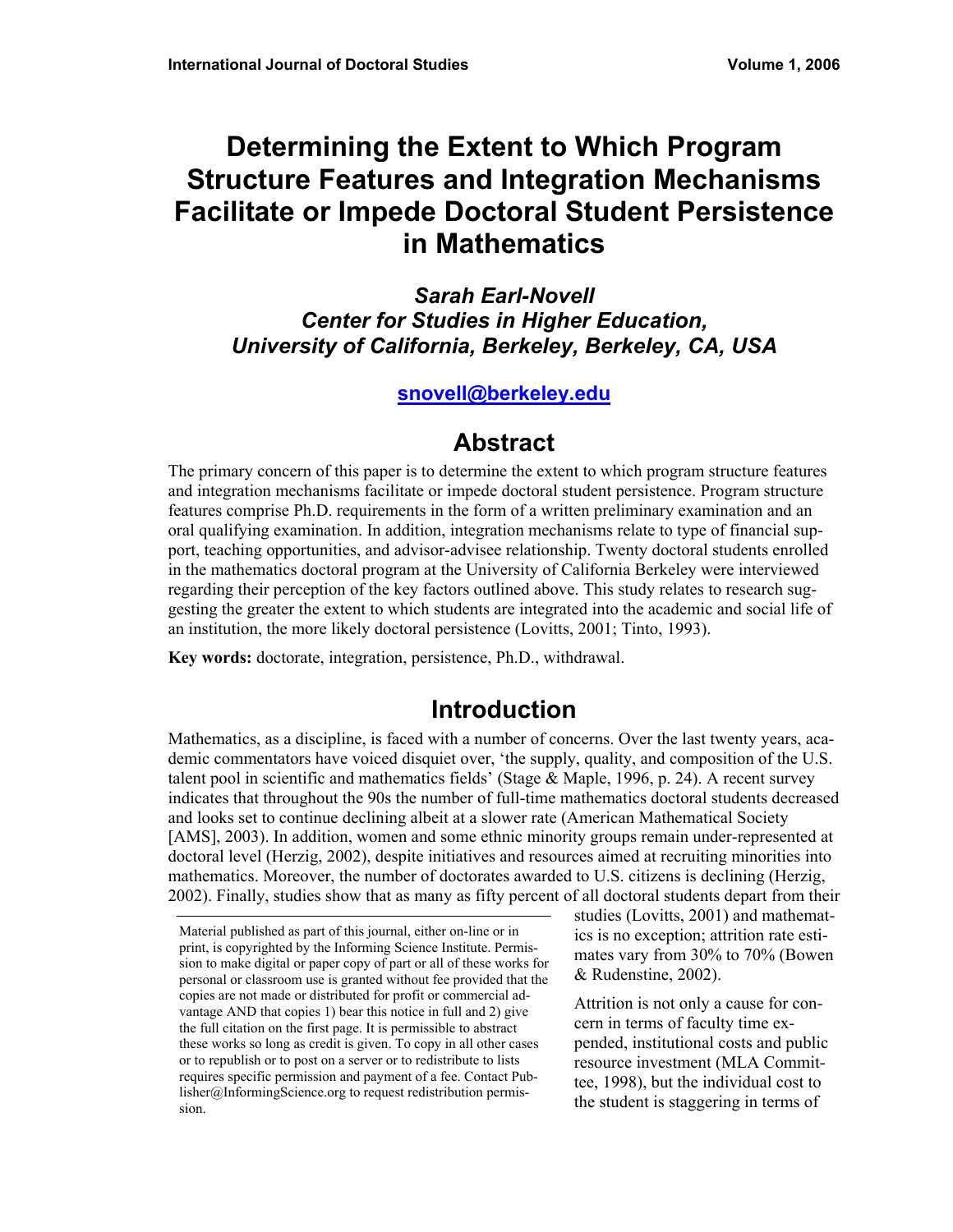financial, personal and professional consequences (Lovitts, 2001). Past research has identified a constellation of factors leading to attrition and, while the following section outlines a number of these factors, it is by no means exhaustive. Some faculty and administrators view doctoral departure as a function of the idiosyncrasies of individual students, such as lack of academic ability, motivation, or commitment. This discourse tends to place responsibility on the shoulders of the student, the so-called 'drop-out'. Yet research indicates that students who withdraw from their doctoral studies and students who persist share a similar grade point average (Lovitts, 2001). In addition, evidence suggests that several pre-entry factors are associated with high attrition such as delayed entrance into a doctoral program, a change of institution and/or discipline of study (Baird, 1993). Other external factors that may impede Ph.D. completion include marriage, having children or caring for elderly parents (Lovitts, 2001).

Nonetheless, there are those who argue that the rationale underpinning student departure is partly a function of what occurs post entry to a graduate program (Tinto, 1987) and, as such, high attrition cannot be understood independent of institution context. It is suggested, for instance, that the greater the extent to which students are integrated into the academic and social life of an institution, the more likely doctoral persistence (Lovitts, 2001; Tinto, 1993). As such, there are a number of mechanisms that serve to facilitate integration into a department such as availability of office space, effective mentoring schemes, type of financial support, teaching opportunities, and a good working relationship with advisor (Golde, 2000; Herzig, 2002). In addition, department features such program structure may also assist participation in the social and professional life of the department.

### *Program Structure Features: the Preliminary and Qualifying Examinations*

A mathematics doctoral program in the U.S. takes the form of two stages. The first stage typically extends over a period of about three years and involves the student taking a number of courses culminating at the University of California with the sitting of a preliminary examination. The preliminary examination is a six hour written examination predominantly covering undergraduate material (UC Berkeley Mathematics website, 2004). The examination is sat before the start of each semester and doctoral students are required to pass it within their first three semesters of entering the mathematics program.

The second stage of the doctoral program commences with the qualifying examination which is a three hour oral examination that places emphasis on the students' area of specialization (UC Berkeley Mathematics website, 2004) and this must be attempted within the first two years of entry. As part of the latter process, students are required to find a prospective advisor who agrees to supervise the dissertation if the examination is successful. Once the preliminary and qualifying examinations have been successfully sat, the student moves onto identifying and working on a specific research area. In this latter stage, the advisor-advisee relationship is crucial since the doctoral student's primary contact is their advisor. There are few colleagues and peers with whom to collaborate due to the highly specialized nature of mathematics research.

### *Integration Mechanisms*

Research on the relationship between type of funding and doctoral persistence is a largely contested area. Studies indicate that self-financing doctoral students are less likely to complete their graduate studies than students who receive funding irrespective of type (Lovitts & Nelson, 2000; Pyke & Sheridan, 1993). Whilst research shows that students with teaching assistantships, as opposed to students receiving fellowships, are less likely to complete their Ph.D.s (in Economics, English, Mathematics and Physics) (Ehrenberg & Mavros 1995), a study conducted by Lovitts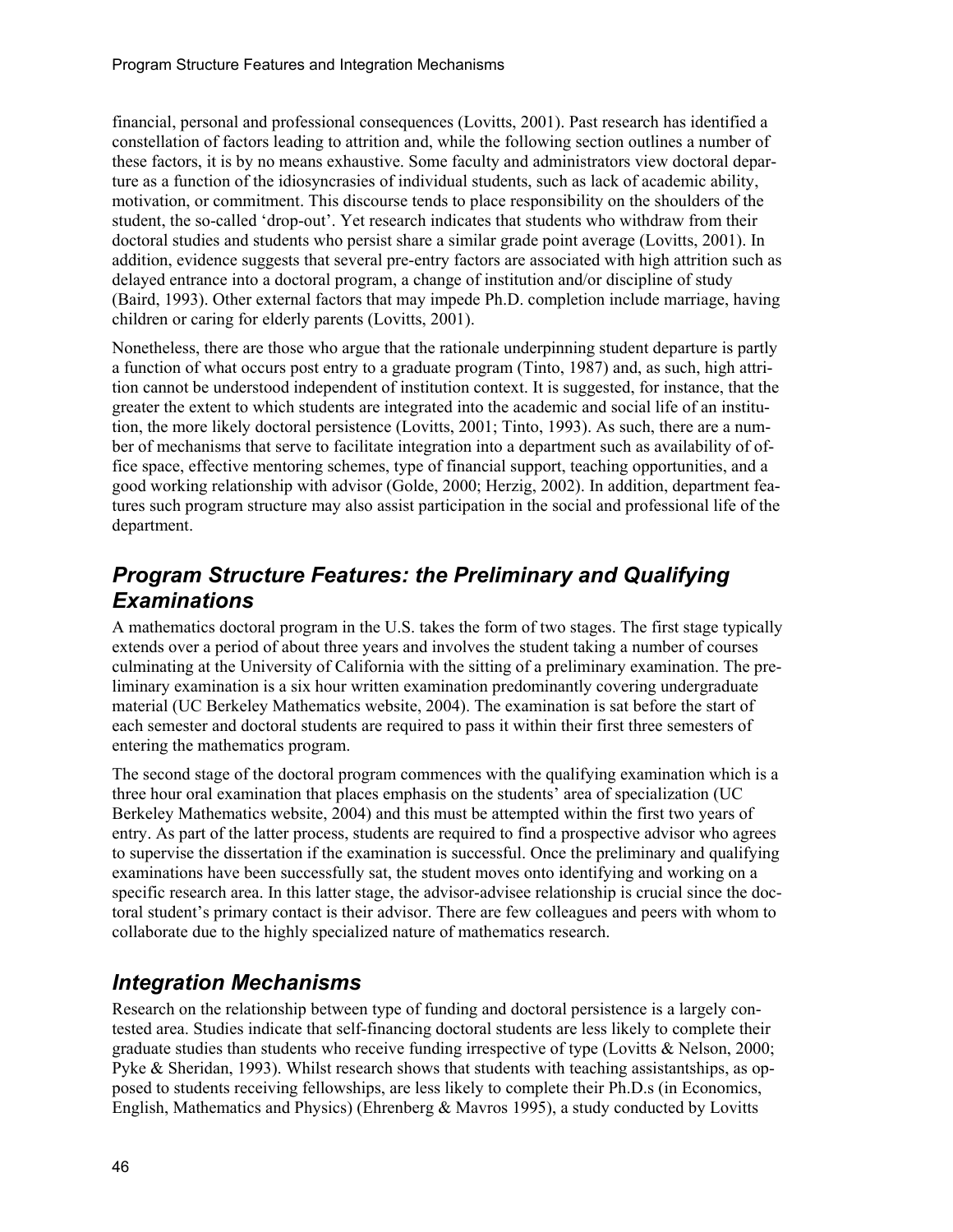(2001) suggests that full-fellowship recipients are more at risk of non-completion than their funded counterparts. Despite financial support, they are less likely to be given office space and have limited contact with their peers often resulting in feelings of isolation and abandonment. This is a cause for concern given that students with minority status are most likely to receive fullfellowship support.

In relation to integration in a department, self-financing students typically display low levels of participation in the social and professional life of the department (Lovitts & Nelson, 2000). Their funded counterparts (comprising teaching assistants, research assistants, and fellowship recipients) are more likely, however, to be integrated in the department academically as a result of close links with faculty (Pyke & Sheridan, 1993). In agreement, Ethington and Pisani (1993) suggest that the assistantship, be it research or teaching, plays a fundamental role in social and academic integration working to socialize students into the academic community.

With regard to time-to-completion, Abedi and Benkin (1987) found that, on average, selffinancing students took two years longer to complete their doctoral studies than those whose income was from other sources. In addition, some evidence suggests that grant and fellowship recipients take longer to complete their studies compared to research or teaching assistants (Sheridan & Pyke, 1994). Conversely, other studies show that fellowships lead to shorter completion times, whilst personal financing, research or teaching assistants increase completion time (Tuckman, Coyle, & Bae, 1990).

A fundamental way in which doctoral students become integrated into a department is via faculty, especially advisor relationships. Faculty act as role models and are the mechanism through which primary socialization takes place (Girves & Wemmerus, 1988, cited in Herzig, 2002). As Lovitt's explains,

"The advisor influences how the student comes to understand the discipline and the roles and responsibilities of academic professionals, their socialization as a teacher and researcher, the selection of a dissertation topic, the quality of the dissertation, and subsequent job placement" (2001, p. 131).

Furthermore, research suggests that close professional relationships are more likely to form with faculty of same sex (Berg & Ferber, 1983) and, consequently, the under-representation of women faculty is detrimental to students in terms of a lack of role models.

## **Analytic Strategy**

The primary concern of this paper is to determine the extent to which program structure features and integration mechanisms facilitate or impede doctoral student persistence. Program structure features comprise Ph.D. requirements in the form of a written preliminary examination and an oral qualifying examination. In addition, integration mechanisms relate to type of financial support, teaching opportunities, and advisor-advisee relationship. Twenty doctoral students enrolled in the mathematics doctoral program at the University of California Berkeley were interviewed regarding their perception of the key factors outlined above.

#### *Method*

The department was an interesting case study site given its first rate national ranking. In addition, the graduate program was both competitive and prestigious, and, with seventy faculty members, was reputable for representing most of the major fields in mathematics. A list of students' names was provided by the mathematics department and the sample selected by knocking on doors and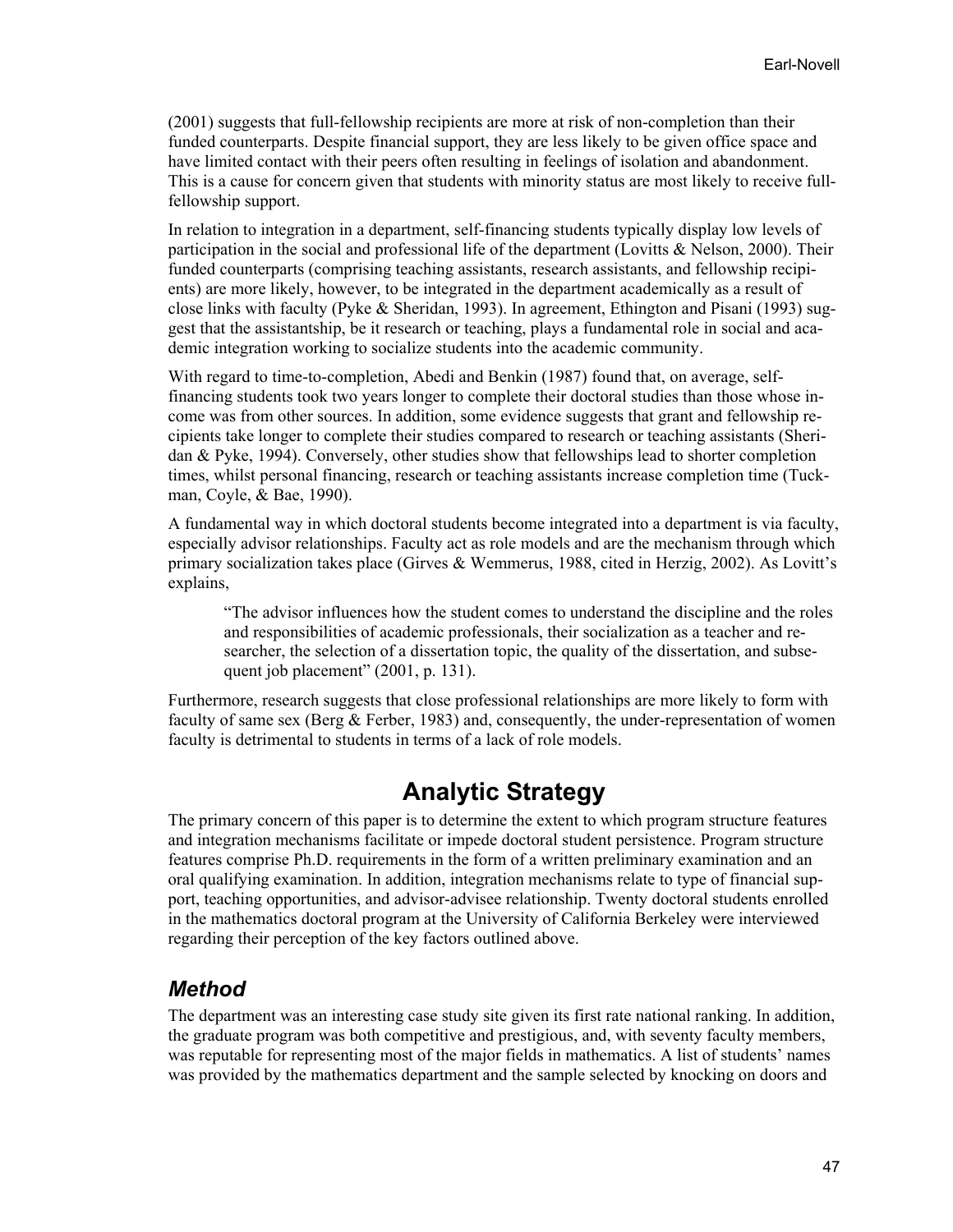asking graduates to participate in the study. With the exception of two students, both in the leadup to their qualifying examination, all students asked agreed to be interviewed.

Of those students interviewed, four were women and sixteen were men although it should be noted that women actually constitute nearly a third of doctoral recipients nationally (AMS, 2003). Despite this, other research conducted at the University of California Berkeley found that women constituted one fifth of those completing mathematics doctorates (Linn & Kessel, 1996). Whilst the majority of students interviewed were U.S. citizens, six students were international (three students were from China and the remaining were from Romania, Brazil and Canada). A recent survey indicates that in 2001-2002 students with U.S. citizenship comprised 44% of new doctoral recipients (AMS, 2003). All international students were male. Fifteen interviewees were Caucasian, four were Asian and one was African-American. With the exception of one math graduate aged 45, the remaining interviewees were in their 20s with a mode age of 26. Five graduates were married and only one had dependents. This is in line with the dominant conceptualization of the student as 'an individual with few dependents and family responsibilities' (Pyke, 1997, p. 158).

In relation to year of study, half the sample was in their first to third year of study whilst the remaining half was in their fourth or fifth year. Fifteen of the participants interviewed had passed their qualifying exam. Although graduates in their sixth year of study are not uncommon, none were interviewed here. With regard to undergraduate institutions, the interviewees attended a variety of universities; ten interviewees attended private non-profit universities prior to their graduate studies (two of these graduates attended technical institutes, one attended an HBCU [Historically Black Colleges and Universities], and two attended ivy-league universities). Three interviewees attended public universities and the remaining seven graduates attended various international universities. Seventeen participants had completed an undergraduate degree in mathematics and the same number did not have a Masters degree.

The interviews were guided by a semi-structured questionnaire and each interview was recorded and transcribed. Interviews were between thirty minutes to one hour and thirty minutes in length. The quotes selected from the interview data were chosen because they crystallize certain themes. In some cases, however, quotes pertain to individual accounts and this is indicated throughout. All interviewees were guaranteed anonymity and confidentiality and, therefore, only gender and citizenship (domestic or international) are provided as identifier information in the following write-up.

### **Results**

The findings are divided into two sections. The first section presents interview data relating to program structure features (comprising Ph.D. requirements in the form of a written preliminary examination and an oral qualifying examination). The second section details various integration mechanisms (including type of financial support, teaching experience, advisor-advisee relationship).

### *Section 1: Program Structure Features*

#### **The preliminary examination**

Just over half the participants interviewed passed the preliminary examination on their first attempt. Whilst a small minority claimed it was 'easy', a more typical response was that it required a great deal of preparation and was difficult. Despite this, passing the preliminary examination provided a much-needed confidence boost: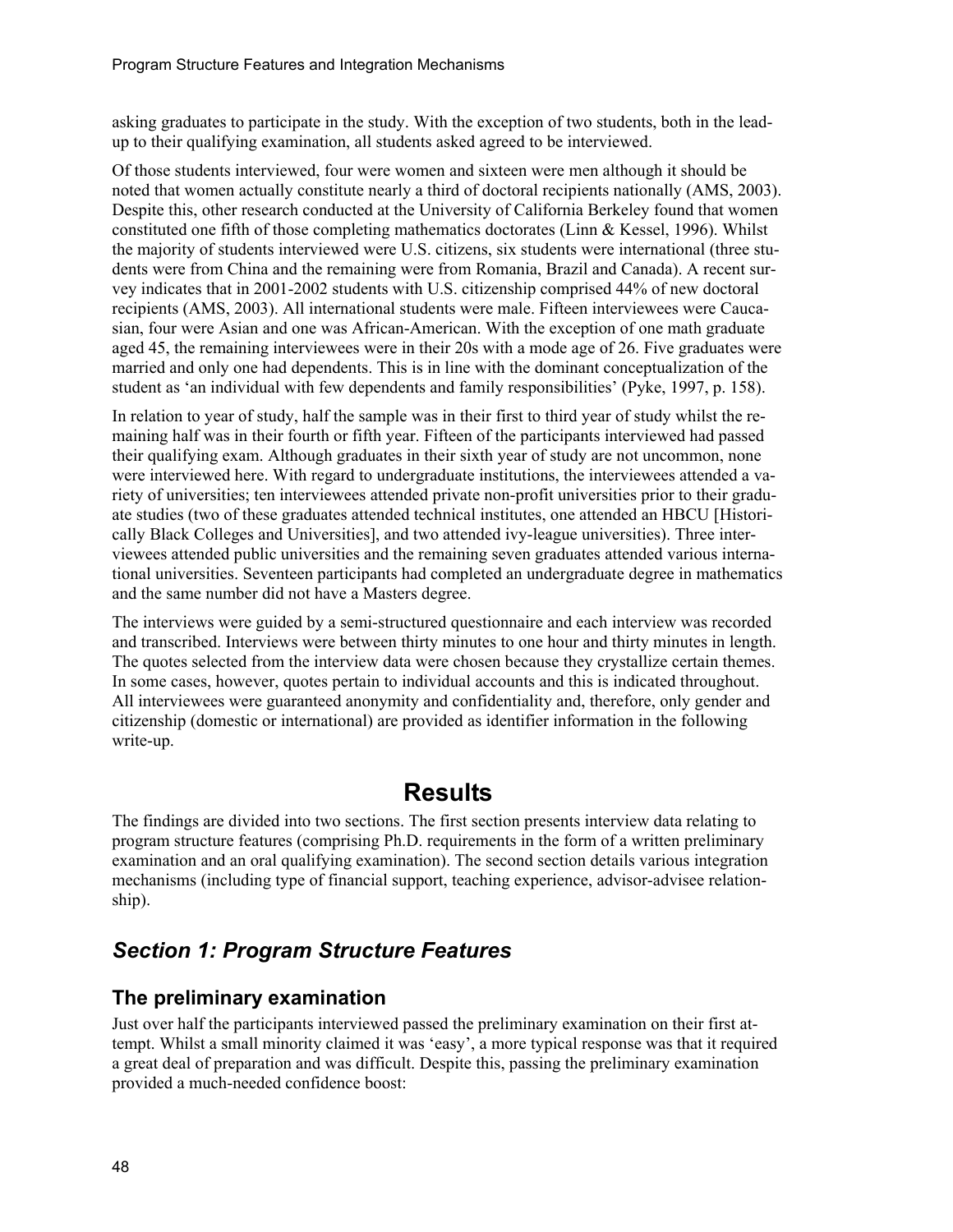"I took it straight away and passed. I studied for it for quite a while. When I first saw the prelim I thought it was really hard but after practicing for a while, it was okay" (male, international doctoral student: 4).

"I spent a lot of time before preparing for the prelim but I passed and it gave me a lot of confidence" (male, domestic doctoral student: 8).

Two participants passed the preliminary exam on their third attempt and an additional student was due to take the exam a third time. In order to meet UC Berkeley's Ph.D. requirements in mathematics, doctoral students must pass the preliminary examination within their first three semesters. The pressure felt by these graduates was intense as indicated by the excerpts below:

"When I passed the prelim it was the third time and I got exactly the passing score. I attended workshops for the prelim the summer before. I passed the third time. It set me behind because I was studying for the prelim when people were hoping I would be studying for the qualifier, and I was studying for the qualifier when I was hoping to be doing my research and so when I was passed the qualifier I felt, and my advisor felt, I was a year behind" (male, domestic doctoral student: 4).

"So, I failed the first two times and I passed the third. I was really stressed out. But it worked out fine. I really, really worked hard on them" (female, domestic doctoral student: 2).

#### **The qualifying examination**

Fifteen of the participants interviewed had passed their qualifying exam. When asked the rationale underpinning the qualifying examination, a substantial number of doctoral students claimed that it provided them with an opportunity to demonstrate to examiners competence, a breadth and depth of knowledge, an ability to think independently and critically, and an ability to engage in articulate dialogue. Fairly typical were the following responses:

"In my opinion, they [the examiners] want to figure out whether you can think on your own which I guess is the criteria for a successful Ph.D. in mathematics. It's not so much about the material. The way I understood it…it's the way you deal with questions when you're stuck. It's the ideas you have" (male, domestic doctoral student: 6).

"We speculate a lot about that [the rationale of the qualifying examination] in the department. It seems like it's almost a formality now as so many people pass. I think it's primarily designed to show that you can have a dialogue in your chosen area and you can have a back and forth discussion. And they [the examiners] find out not so much what you know but just how well you can interact with other mathematicians and just how well you can use what you do know to help you figure out problems" (male, domestic doctoral student: 3).

Two participants stated that the qualifying examination was useful as part of the process comprised selecting faculty to sit on an examination committee, one of whom would then act as dissertation advisor throughout the remainder of the Ph.D.

When the participants who had passed the qualifying examination were asked about their experience of it, the overwhelming majority stated that it was 'stressful' and were relieved to have it out of the way. Adjectives such as 'brutal', 'terrifying', 'difficult' and 'hard' also featured. Retrospectively, many felt they had not performed as well as they expected. The following quote is characteristic of a large number of responses elicited from participants:

"I think probably I spent like two months preparing. Well, I guess it does force you to go over all the material...I just know it was a very stressful experience. It didn't go as smoothly as I thought it would" (male, international doctoral student: 4).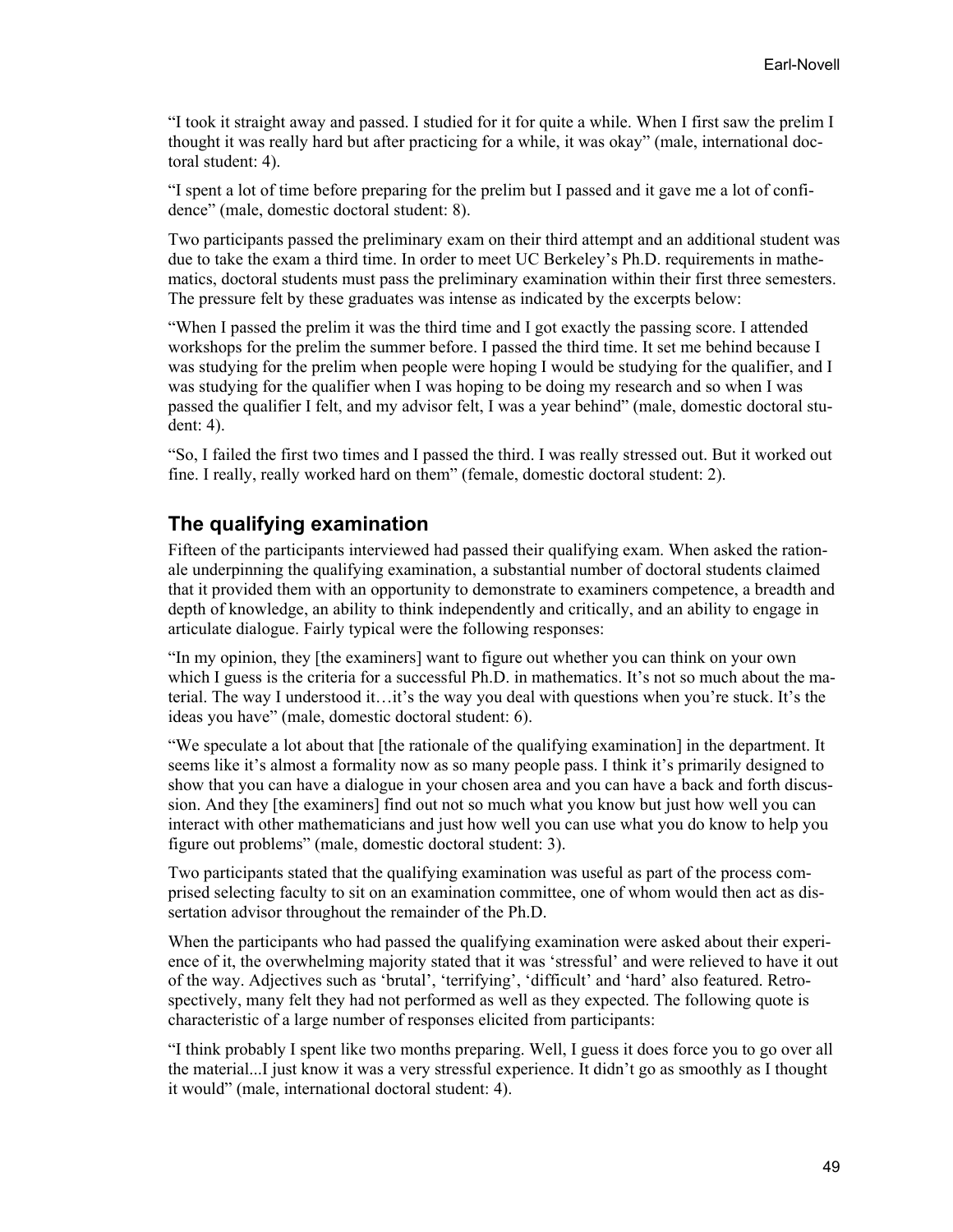### *Section 2: Integration Mechanisms*

### **Type of financial support**

Students were supported financially by a variety of sources. Most notably, over half of the participants were funded by the department initially before being appointed to the position of graduate student instructor (GSI). Seven graduates were funded through fellowships, four of whom boasted international status. One woman graduate stated that she received a fellowship due to her 'minority' status. Without exception, those funded by this latter source viewed their position as fortunate in terms of being able to concentrate wholly on their studies, many having the option to teach should they desire.

Many interviewees commented that their GSI peers taught to the detriment of their graduate program in terms of large amounts of time allocated to teaching. This resonates with other evidence that indicates that shorter time-to-completion is associated with fellowship funding (Tuckman, Coyle, & Bae, 1990), although contests research conducted by Sheridan and Pyke (1994) suggesting that fellowship recipients take longer to complete their studies compared to research or teaching assistants. The following excerpts elicited from funded graduates are characteristic of a large number of responses:

"I'm pleased that I've done teaching in reasonable quantity as it's an enjoyable and useful experience. But I'm pleased that I haven't had to do too much" (male, domestic doctoral student: 1).

"[The fellowship] has really allowed me a lot of extra time to work. I see my friends teaching and see how much time it takes. It's really very, very nice. I don't do any paid work" (male, domestic doctoral student: 7).

Although some research suggests that students with teaching assistantships, as opposed to students receiving fellowships, are less likely to complete their Ph.D.s (in Economics, English, Mathematics and Physics) (Ehrenberg & Mayros 1995), Lovitts (2001) suggests that fullfellowship recipients are at risk of non-completion due to limited contact with peers and a lack of office space. Despite this, and irrespective of source of funding, the majority of participants interviewed were on campus fairly frequently and all access to office space which they shared with peers.

### **Teaching opportunities**

With the exception of one participant who bragged that he did not spend very much time on teaching, the remaining GSIs spent anything between eight hours to twenty hours a week on preparation, grading, teaching and office hours with the mode number of weekly hours allocated to teaching totaling ten. Three participants claimed that teaching interfered with their Ph.D. and held the view that it was not part of the Ph.D. experience.

"I'm not hugely enthusiastic as it's not really what I'm here for. But it's something I feel I do an acceptable job at" (male, domestic doctoral student: 9).

"It does get in the way of the Ph.D.. I would much prefer to have a fellowship as you finish quicker" (male, international doctoral student: 5).

In comparison, four participants viewed teaching as a 'calling' and saw it very much of the whole Ph.D. process.

"I want to become a Professor for the teaching aspect and not the research" (male, domestic doctoral student: 4).

"I hope to teach for the rest of my life" (male, international doctoral student: 1).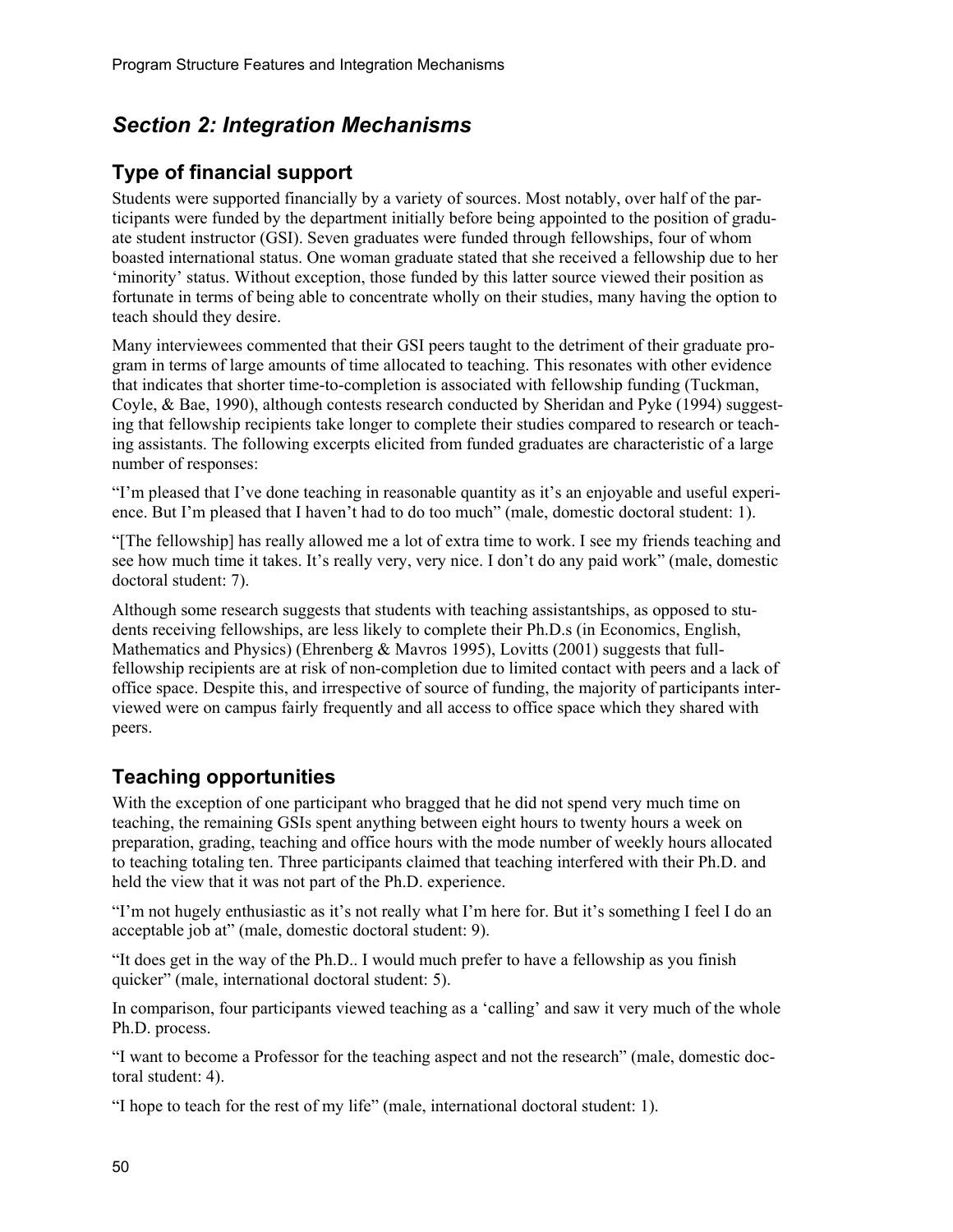"[Teaching] is great. It's something I want to do in the future" (male, domestic doctoral student: 10).

Typical was the following excerpt from an international student detailing the contradictory nature of teaching. On one hand it was viewed by a number of students as aiding department integration by providing a useful and rewarding experience that provided contact with members of faculty that might otherwise be absent. This resonates with other research that suggests that the assistantship in the form of research or teaching plays a fundamental role in social and academic integration (Ethington & Pisani, 1993; Lovitts & Nelson, 2000). Coupled with the positive aspect, however, was the sense that teaching diluted the Ph.D. experience as it took time away from graduates' own studies.

"[Teaching] is in some sense an obstacle as there are a lot of times when the research is going well and I would like to have more time to work on it but I have to stop because I have office hours or I have to teach a class. But I am really involved in teaching and I want to do the best possible job. But a lot of times I get tired – 4 or 5 hours with students is a long time. It's a mixed attitude that I have. When I was a GSI I kind of liked the experience of teaching and missed it when I wasn't" (male, international doctoral student: 1).

"I like teaching. I like to teach people how beautiful mathematics is. But it is exhausting" (male, international doctoral student: 6).

Only a small minority of students, however, felt that teaching was compatible with their own studies, despite the relatively large number of hours dedicated to it:

"I don't think it [teaching] affected my research even though it occupied a lot of my time" (male, international doctoral student: 4).

Among these participants there was the notion that teaching was good for time management since they were forced to come into the department which served to improve their work ethic. In addition, teaching provided an alternative pursuit that was still math-related.

"When you teach it's 10-15 hours a week so it's hard to have time for research. But it is nice to have something to do that's different. It's mathematics but a different kind of mathematics so it's a different kind of keeping yourself occupied. I need that" (male, international doctoral student: 5)

One theme that emerged from the interview data was that of responsibility and, interestingly, this was voiced by two female participants.

"There are some aspects of teaching that I enjoy. I don't enjoy the grading, the paperwork, the official aspect of it and I don't enjoy the responsibility of being such an essential part of the students' learning experience" (female, domestic doctoral student: 3).

"This is my first semester [of teaching] and it's a little strange. I feel responsible for them" (female, domestic doctoral student: 4).

The above excerpts are interesting in the light of research conducted by Hollenshead, Younce  $\&$ Wenzel (1994). They found that concern was voiced by graduates over the quality of teaching received by undergraduates due to excessive workloads and responsibilities.

#### **Advisor-advisee relationship**

Of those fifteen doctoral students working under the supervision of an advisor, the vast majority felt that selecting an advisor was a relatively straightforward process. The reason for the ease with which most participants made their choice was twofold. Firstly, six graduates stated that they ap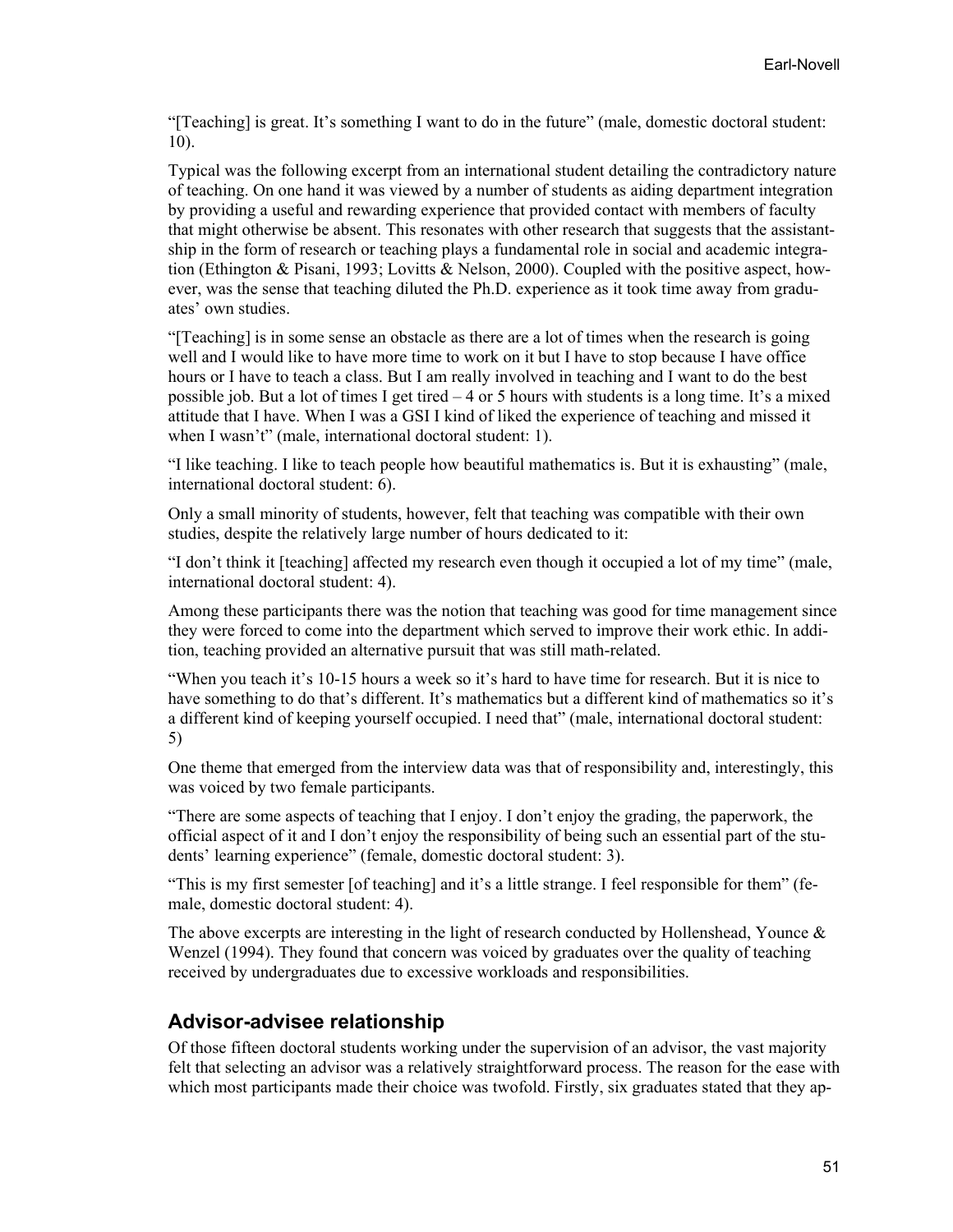proached professors whose classes they had most enjoyed in the first year and whom they felt were 'nice'.

"I did it arbitrarily so it was almost too easy. He taught me in the first year and I liked his manner, it made sense. I went to talk to him and he didn't have too many students so he was happy to take me on" (male, domestic doctoral student: 3).

"I took a class in my first year and it was taught by my advisor and it was so much more interesting than other stuff I'd done and when I talked to him, he was really nice" (female, domestic doctoral student: 2).

In addition, a substantial number of participants stated that their mathematical interests limited their choice significantly.

"It was easy the selection as I knew I wanted number theory. The people who are working in number theory…well, some people I did not want to work with, some people were not available but there was one professor who I wanted to work with and he was nice to me. He was an easy decision. I work with him and another professor now" (male, international doctoral student: 1).

Only one participant commented on the long process of selecting an advisor.

"I was starting to get worried. I think I took longer than most people in my class. There's a lot of competition for advisors and I spent most of my first year…well, I didn't know what I wanted to do and then in my second year I actively was trying to find someone. It took me a long time to realize what I wanted to do and who would be good to work with. And then who would take me" (male, domestic doctoral student: 7).

Two female students stated that they were anxious about approaching a prospective advisor. This differs somewhat from those who viewed the qualifying examination as useful in terms of facilitating the advisor selection process. For a couple of doctoral students, however, the thought of approaching a professor was extremely intimidating to the extent that it might impede doctoral persistence:

"I'm very, very, very nervous about the prospect of talking to a professor [to act as an advisor]. Like, I'm terrified. So I've thought that I may not get through this because of that. Sometimes, I worry that I don't like it enough, that I'm not good enough. I guess I think other people are much better" (female, domestic doctoral student: 4).

The overwhelming majority of students met with their advisor on a weekly basis to discuss their research and a number of these students spoke in favorable terms about their advisor. Typical was the following excerpt:

"I am a very lucky person as my advisor gives me a lot of feedback, a lot of personal care and a lot of dedication but that's not the case for all" (male, international doctoral student: 5).

Whilst three participants had switched their advisors, two doctoral students claimed their advisors were inaccessible. This is a cause for concern given that research suggests that poor advisorstudent relationship impede doctoral persistence (Nerad & Sands Miller, 1996). Moreover, evidence shows that the most primary factor in students' decision-making process regarding doctoral withdrawal or persistence is the relationship with an advisor; 'Students who complete their degrees are fully twice as likely to express satisfaction with their faculty advisors as are students who leave' (Lovitts & Nelson, 2000, p. 50).

"He is a strange person. He has an office hour for undergraduates and I have to try and seem him then as he is loathed to make an appointment with me. I guess he has more important things on. So I don't really see him as much as I would like. There were several times when I had questions that were stopping me from proceeding and he wasn't around to help me or I'd think that I'd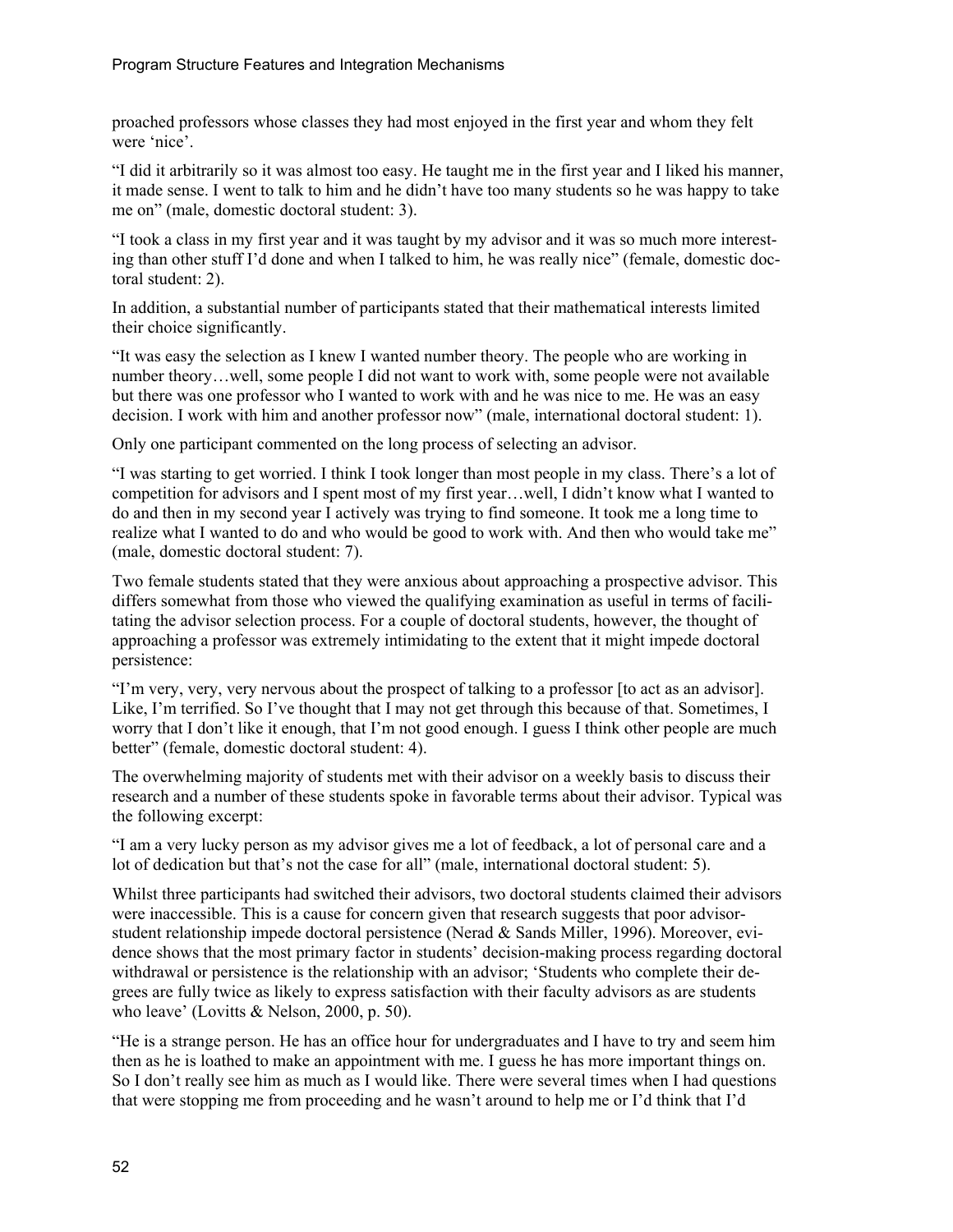come up with a solution to a problem and I hadn't. I now email, it's crossed my mind that I should get a new advisor so I've been testing the waters this semester" (male, domestic doctoral student: 3).

A good choice of advisor was viewed as fundamental by the majority of participants since doctoral completion was facilitated by advisor support, input and encouragement. If an advisor placed the onus entirely on the student, time-to-completion was lengthened. In addition, if a student switched advisors, or had difficulty selecting one initially, persistence was impeded.

"My advisor's students…well, the last few have graduated in 3 years, 4 years. You know, so he churns them out. The secret for the 3 year people is they're smart. But my advisor takes people often from the instant they arrive in Berkeley and starts working with them. He makes sure they have projects going on and that some on them turn into papers and once you have enough papers you can graduate. There are definitely advisors who say, 'well, you should go and figure out your own problem' and that can be a six month time when you're messing around" (male, domestic doctoral student: 7).

"Different advisors have different philosophies on advising. So I think that when you're looking for an advisor it's helpful to choose someone who will help you find a problem, will make sure the problem leads somewhere and will be able to suggest approaches" (female, domestic doctoral student: 1).

Closely related to advisor-advisee relationship is the dissertation experience. Over half of the doctoral students interviewed stated that difficulty in selecting a research topic or a change in direction of a research topic hindered doctoral persistence: 'I think it's maybe just not being sure what they want to do. It takes a while' (male, domestic doctoral student: 10).

Of those who had started working on a research problem, three students interviewed had switched their dissertation titles due to a lack of progress. All were philosophical about the change in focus despite it increasing their time-to-completion.

"Originally the dissertation that I was working on was essentially one that my advisor came up with and recently the fact that I wasn't making a great deal of progress on that, and at the same time, something that started as a side project with another professor on something that was completely unrelated, I found myself making considerably more progress on that. So just in the past month I decided to switch advisors. It was a difficult decision and I spent at least a couple of months making that decision. Unlike my old topic, I enjoy it a great deal and it's really my research as I have more control over the direction it goes. The problem with the old topic is that it was a vague and difficult topic so not a great deal was known about it. I think there is some degree of chance involved in terms of whether the problem was feasible. The uncertainty of whether it could be solved was not good" (male, domestic doctoral student: 1).

Inherent in the previous excerpt are two themes that warrant further examination. The first is ownership of the thesis. Many participants, like the interviewee here, commented on the fact that their advisor had a great deal of input in relation to the direction of the research, making their role somewhat redundant.

"My advisor sends me a couple of emails a week with different problems and puts papers in my mailbox so there's no period when we sat down and thought 'hey, what I am going to work on?'. It's more a period with me being thrown different things that I could work on and eventually some of those became real projects. And every few months I talk to him and he says, 'right, this is the direction your dissertation is going to go' and 'this may be a rough title' but it changes bit by bit as he keeps thinking of new ideas and I keep hopefully solving problems" (male, domestic doctoral student: 7).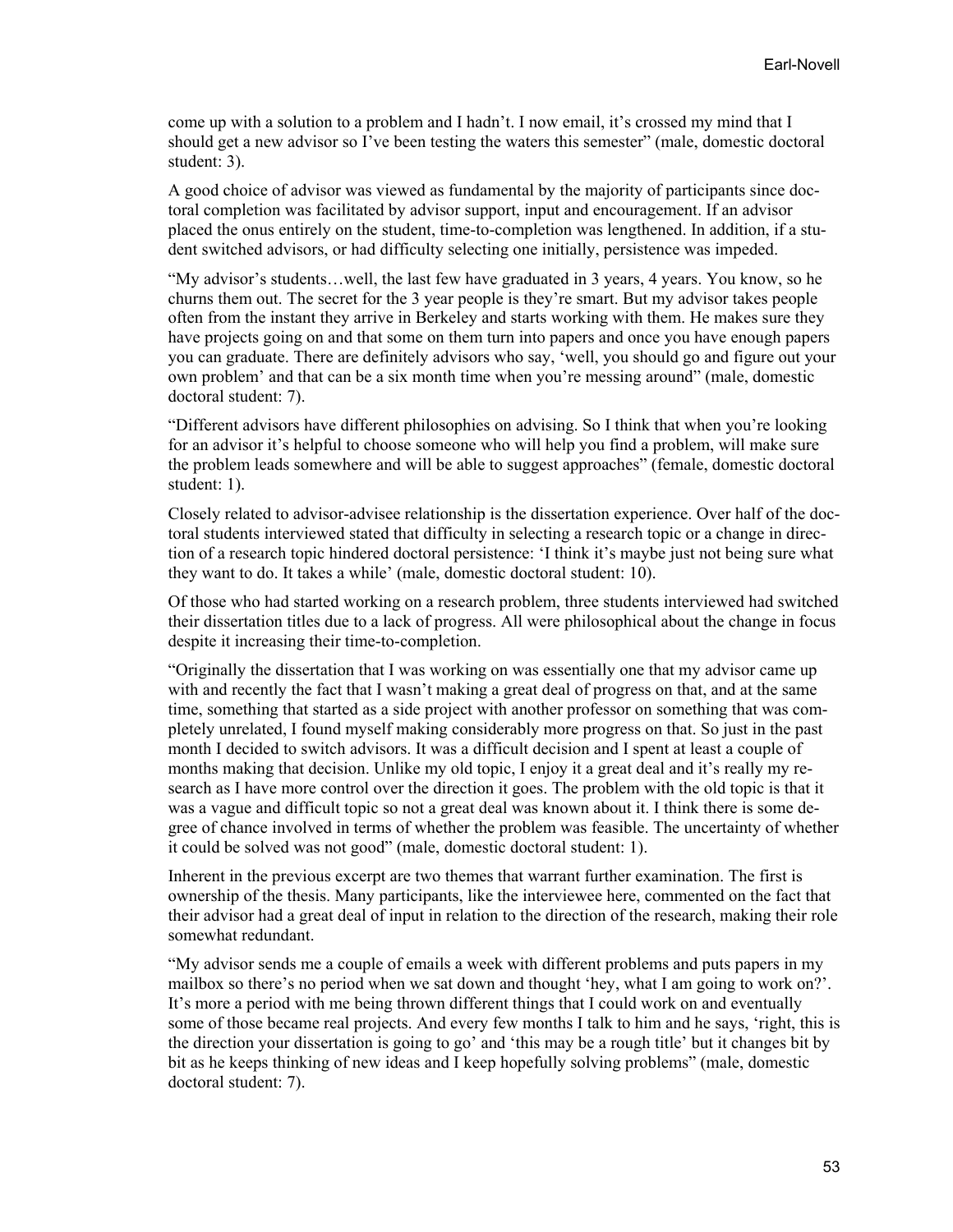In contrast, there were three cases reported whereby the onus of the doctorate direction was very much on the student and that was something enjoyed by the students.

"I've been researching possible research areas...I try to keep an open mind and read as much as possible but I am narrowing myself down. I expect to be here at least another year but probably more like two years as I don't have a clear idea what topic I want to research which means I've got to keep reading until something really strikes my imagination and from there I have to select a problem that is do-able and I can write-up" (male, domestic doctoral student: 3).

It was evident from the interview data that in four cases research problems received input from both advisors and students themselves.

"My advisor gave me a couple of problems and then I choose one of them. We then decided that that should be the title of my dissertation. So it was a very, very vague title and we didn't even know if it would work out or not. I had to ask him for the problems so he didn't push me in that direction" (male, domestic doctoral student: 6).

Interestingly, six interviewees alleged that 'luck' played a key role in determining how quickly a student progressed through his or her dissertation.

"I think part of it is just luck. Doing research is kind of like being blindfolded. You have an unsolved question and you don't know how to solve it. There are so many ways to think about something and so few of them will lead to the correct answer. So it's kind of a question of stumbling across them" (female, domestic doctoral student: 1).

"I think I was very lucky. Very lucky to get this problem which was not easy but I've found an easy way out. If I hadn't found a good problem and made good progress, well, I don't know" (male, domestic doctoral student: 6).

A number of interviewees stated that the aspiration for a dissertation be ground-breaking could hinder the process somewhat. As illustrative in the first excerpt below, some students were unwilling to graduate despite that fact that they were, in theory, in a position to. Nerad  $&$  Cerny (1993) suggest that the definition of a dissertation is a factor in time-to-degree and attrition. Whilst the sciences and engineering often view the dissertation as a test of future ability to do research, the humanities and social sciences regard the dissertation as a major contribution to the field, a view which the student in the following excerpt adheres.

"Actually, I'm done with my dissertation. If I want to graduate, I can graduate in the summer. But the problem is…well, I like what I have put in my dissertation but the problem is, well, there's a gap between my expectations for myself. My ambition was when I came to Berkeley was that I would get a remarkable result and I would become very well known but the problem, it is an interesting result but it is not remarkable and I feel disappointed for myself. It's okay. So that's why I want to stay one more year. This is my fourth year. My advisor thinks I should graduate. He thinks it's enough. I do like him very much and he does encourage me to graduate but sometimes I lack confidence for myself and sometimes I just, well, my maturity academically is not that well developed so I just want to stay on. I can learn more things and psychologically it's good" (male, international doctoral student: 6).

"The other thing is that people have this idea that a thesis is going to be ground breaking and it's going to set off bells and gongs in the mathematics community and so they might pass up a thing or two that could be a thesis" (female, domestic doctoral student: 1).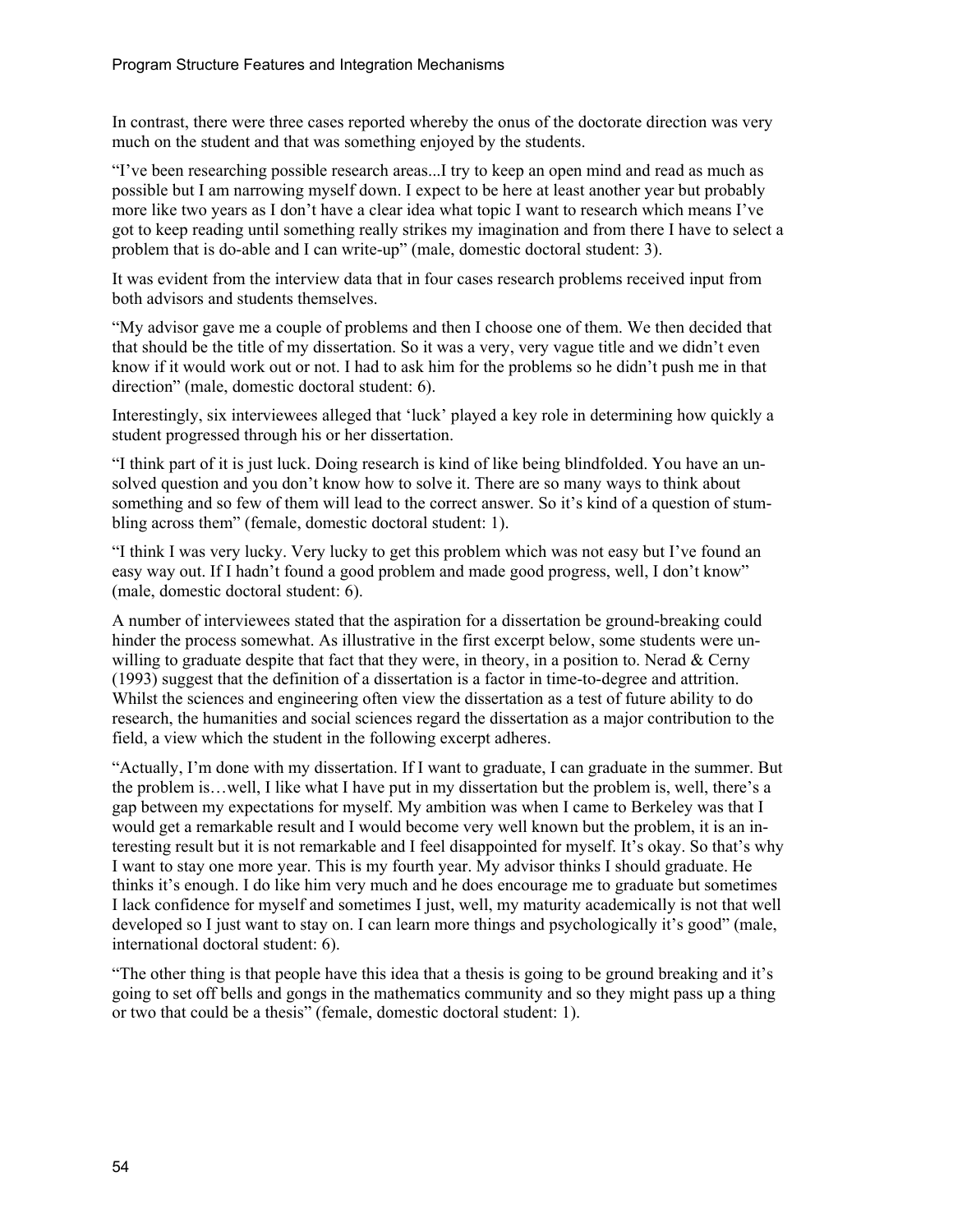### **Discussion**

Nearly half the participants interviewed did not pass the preliminary examination on their first attempt. For those who passed on their third attempt or who were about to sit the examination a third time, the associated stress was very high. The majority of doctoral students viewed the preliminary examination as difficult requiring a great deal of preparation but many claimed that passing boosted confidence levels in mathematical ability. Three quarters of those interviewed had passed their qualifying examination and a substantial number of interviewees understood the rationale underpinning the examination. Not unlike the aforementioned examination, many found the experience stressful and difficult and even brutal and terrifying with many stating that, retrospectively, they had not performed as well as expected. Ph.D. requirements were viewed by the majority of students as hurdles surmounted and, as such, the preliminary and qualifying examinations facilitated doctoral persistence by providing an endorsement of graduate study.

Without exception, fellowship recipients viewed their position as fortunate in terms of being able to concentrate wholly on their studies, many having the option to teach should they desire and, as such, this type of financial support was seen as facilitating doctoral persistence. Graduate student instructors often viewed their position as two-fold; whilst teaching aided department integration by providing a useful and rewarding experience that provided contact with members of faculty that might otherwise be absent, teaching also diluted the Ph.D. experience taking time away from graduates' own studies and, consequently, impeded doctoral persistence to a certain extent.

Student-advisor contact for the majority of students was frequent and many interviewees spoke about their advisors in favorable terms. Only a handful of students claimed poor advisor relations and, consequently, switched thus hampering their doctoral study. A good choice of advisor was viewed as fundamental by the majority of students since doctoral persistence was facilitated by advisor encouragement and support. Over half of the doctoral students interviewed stated that difficulty in selecting a research topic or a change in direction of a research topic hindered doctoral persistence and a number alleged that 'luck' played a key role in determining how quickly a student progressed through his or her dissertation. The aspiration for a dissertation be groundbreaking was said to hinder the doctoral process somewhat.

Given that a good advisor-advisee relationship is a primary reason for doctoral persistence, it warrants further consideration. What does a "good choice of advisor" actually mean? From the interview material, it was evident that accessibility to one's graduate advisor is fundamental and, in addition, a student needs to feel that he/she is able to approach their advisor. Narrowing this down further, however, to a set of general characteristics is difficult. What works for one student may not work for another, and vice versa, although having a supportive infrastructure in place can only serve to improve the Ph.D. experience.

The interview findings illustrated that doctoral persistence rests on student ownership of the thesis and, in addition, sufficient input from the advisor. Implicit in the concept of 'student ownership of the thesis' is the *extent* to which a student may feel ownership. Is it enough for the doctoral student to come up with the idea/title of the thesis to have ownership? If subsequent work on the thesis requires a great deal of advisor direction and input, does student ownership waver? If the advisor initially selects the problem area, does the student retain ownership? Such scenarios have serious implications; in the former, a student may feel ownership of their thesis but the problem identified may not be feasible which can ultimately extend time-to-completion. In the latter, s/he may feel alienated from the Ph.D. process (which may undermine progress), despite an expected shorter time-to-completion. It could be argued, speculatively, that much is dependent on personality-type. A student may rise to the challenge of selecting a dissertation title/problem and thrive within that scholarly environment whereas another student may require substantial advisor direction and input. Moreover, related to the concept of 'student ownership of the thesis' is the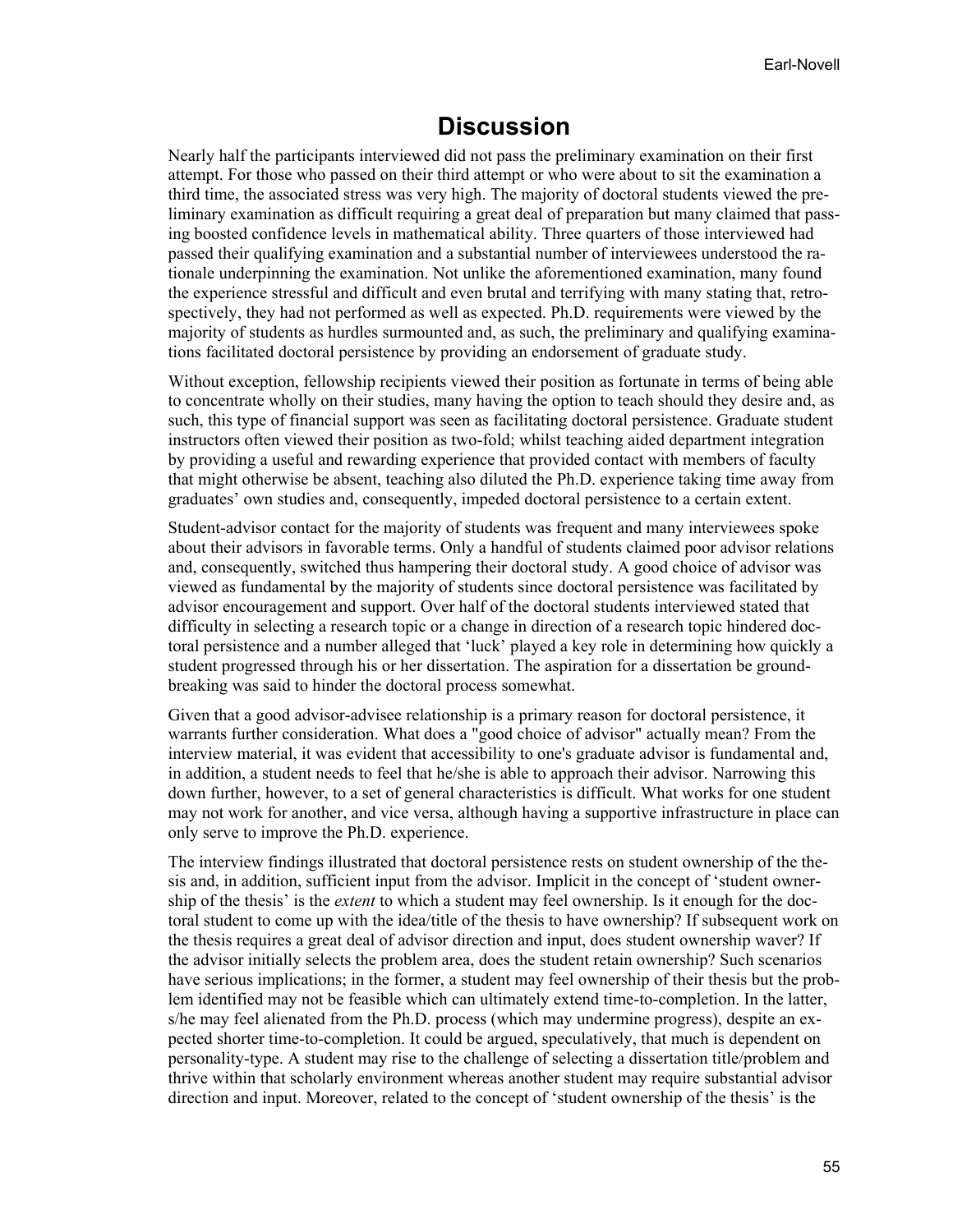question of what is rewarded in the doctorate? Given that Mathematics is the selected disciplinary area of interest in this paper, what is rewarded must vary by sub-specialty. In some subspecialties, it could be argued that requirements of the Ph.D. include, among other factors, independent thought and creativity and here ownership of the thesis lies with the student. In other cases where ownership is less clear, it may be diligence and hard work that are the coin of the realm.

A degree of caution must, however, be taken in the light of these findings. The research was small scale comprising interview data elicited from twenty interviews with mathematics doctoral students. In addition, the focus was on 'persisters' which omitted a whole host of other students including those who have withdrawn from their doctoral studies. Furthermore, although the emphasis in this study is mathematics, comparisons with other disciplines may produce interesting findings as to the relationship between discipline, doctoral persistence and academic integration. The results are, therefore, very specific to the cohort under study.

### **References**

- Abedi, J., & Benkin, E. (1987). The effects of students' academic, financial, and demographic variables on time to the doctorate. *Research in Higher Education*, *27*, 3-14.
- American Mathematical Society [AMS]. (2003). Excerpts from the 2002 first report, Annual survey of the mathematical sciences report on the 2001-2002 new doctoral recipients. Retrieved March 2004, from http://www.ams.org/employment/02Survey.DG.pdf
- Baird, L. (1993). Using research and theoretical models of graduate student progress. In L. Baird (Ed.), *Increasing graduate student retention and degree attainment* (pp.3-12). San Francisco: Jossey-Bass Publishers.
- Berg, H.M. & Ferber, M.A. (1983). Men and women graduate students: Who succeeds and why? *Journal of Higher Education, 54*(6): 629-648.
- Bowen, W.G. & Rudenstine, N.L. (1992). *In pursuit of the Ph.D*. Princeton, New Jersey: Princeton University Press.
- Ehrenberg, R.G. & Mavros, P.G. (1995). Do doctoral students' financial support patterns affect their timesto-degree and completion probabilities? *Journal of Human Resources*, *30*, 581-609.
- Ethington, C.A. & Pisani, A. (1993). The RA and TA experience: Impediments and benefits to graduate study. *Research in Higher Education*, *34* (3), 343-354.
- Golde, C.M.. (2000). Should I stay or should I go. *Review of Higher Education*, *23* (2), 199-227.
- Herzig, A.H. (2002). Where have all the doctoral students gone? Participation of doctoral students in authentic mathematical activity as a necessary condition for persistence toward the Ph.D. *Educational Studies in Mathematics*, *50*, 177-212.
- Linn, M.C. & Kessel, C. (1996). Success in mathematics: Increasing talent and gender diversity among college majors. *CBMS Issues in Mathematical Education*, *6*, 101-144.
- Lovitts, B.E. (2001). *Leaving the ivory tower: The causes and consequences of departure from doctoral study*. Maryland: Rowman & Littlefield Publishers.
- Lovitts, B.E. & Nelson, C. (2000). The hidden crisis in graduate education. Attrition from Ph.D. programs. *Academe, 6*, Nov/Dec, 44-50.
- MLA Committee on Professional Development. (1998). A guide to evaluating the mission, size, and composition of your doctoral programs. *ADE Bulletin*, *119*, 46-49.
- Nerad, M & Cerny, J. (1993). From facts to action: Expanding the graduate division's educational role. In L. Baird (Ed.), *Increasing graduate student retention and degree attainment*. (pp. 27-39). San Francisco: Jossey-Bass Publishers.